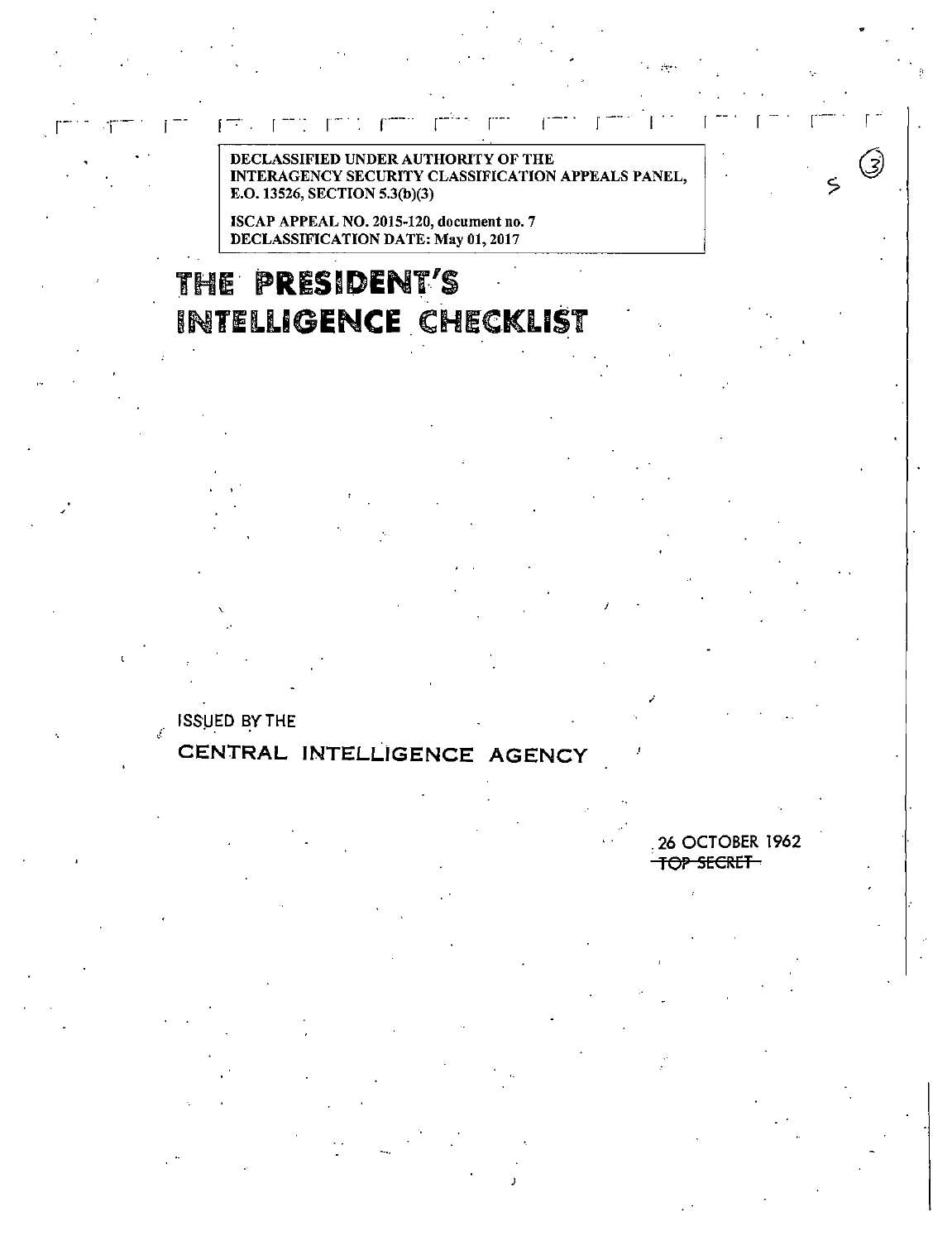### LATE ITEM

The navy this morning forced a Soviet submarine to<br>the surface at a point about 350 miles south of Bermuda.<br>It has also stopped and boarded the Lebanese freighter,<br><u>Marcula</u>, inside the quarantine zone.

For The President Only-<del>- Top Secret</del>-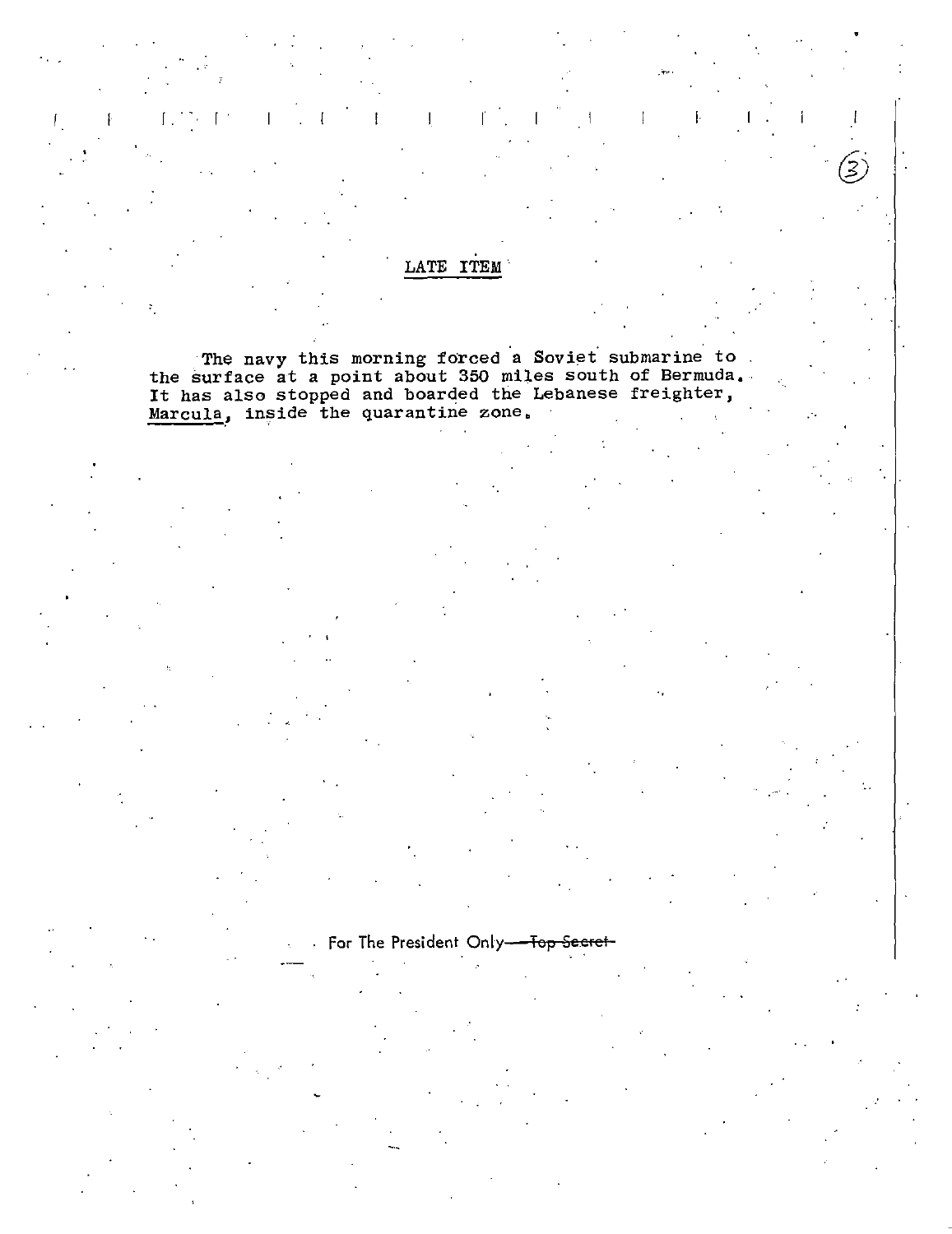$\mathbb{R}$ 

, I

 $\cdot$  .

1. The Cuban Problem a. Havana remains quiet, but the prevailing.atmosphere is one· of slowly'rising tension.

> b. Military and security forces are being held on a full alert. Tightened communication procedures werit into effect last night, and certain strategic highways and beaches have been declared out-o'f-bounds to all but the military.

c. The regime's top people are reportedly taking up regional command posts. Raul Castro is said to have assumed control of eastern Cuba, Che Guevara the west. Fidel is holding the fort in Havana.

d. We are beginning to see evidence that the Cubans are having their· ,headaches over mobilization and logistic problems. They are also getting worried about the possibility of civil disturbances.

e.: We have detected the pres ence of a Flat Face early warning radar near Sagua La Grande. This is a mobile, medium-range piece of equipment used extensively throughout the Soviet bloc.,

#### (Cont'd)

#### For The President Only-Top Secret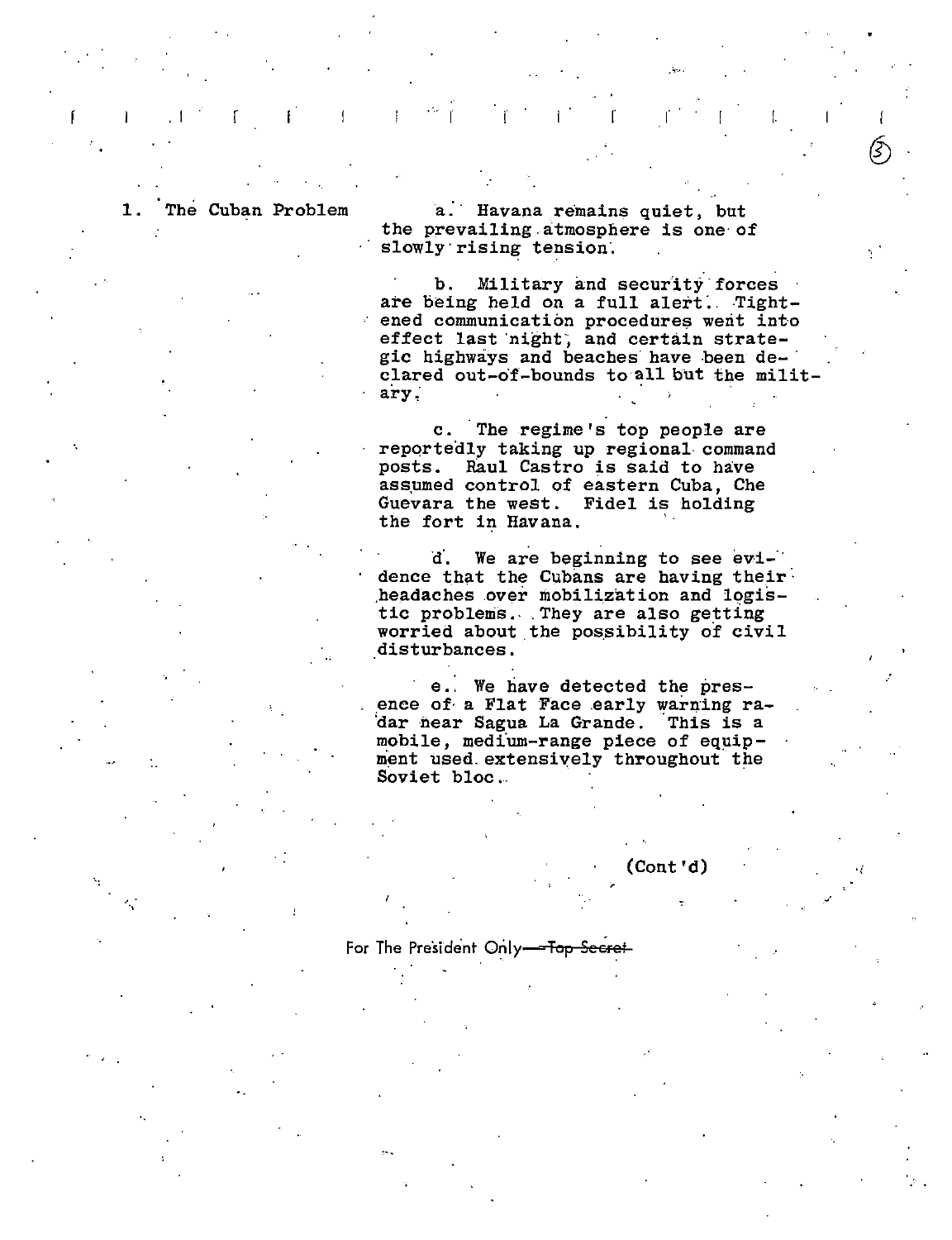

 $\frac{1}{1}$ Ţ Ţ.

T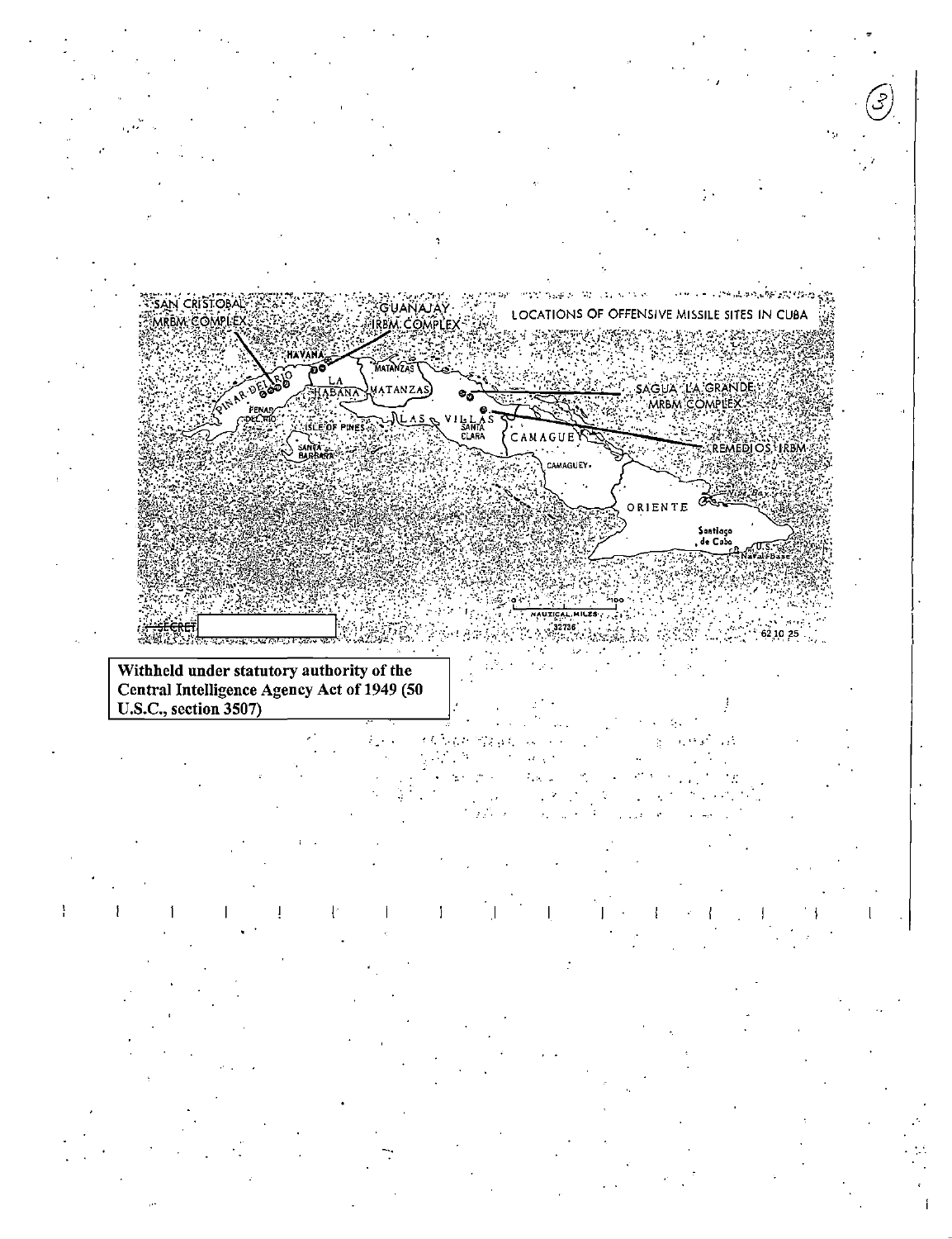f. Photographs taken yesterday indicate there has been no slackening in the pace of construction work at the missile sites. They also show what looks like missile check-out operations in progress at two San Cristobal MRBM sites.

Ť.

Since Tuesday, we have g. spotted three new communication links between the USSR and Cuba, raising the total to seven. /

50X1, E.O.13526

Reactions in the non-Communist world are about what they were yesterday. However, there seems to be something of a ground swell of uneasiness developing, notably in Europe, over the possibility that the Soviets will take retaliatory action.

 $2.$ Non-bloc reaction

For The President Only-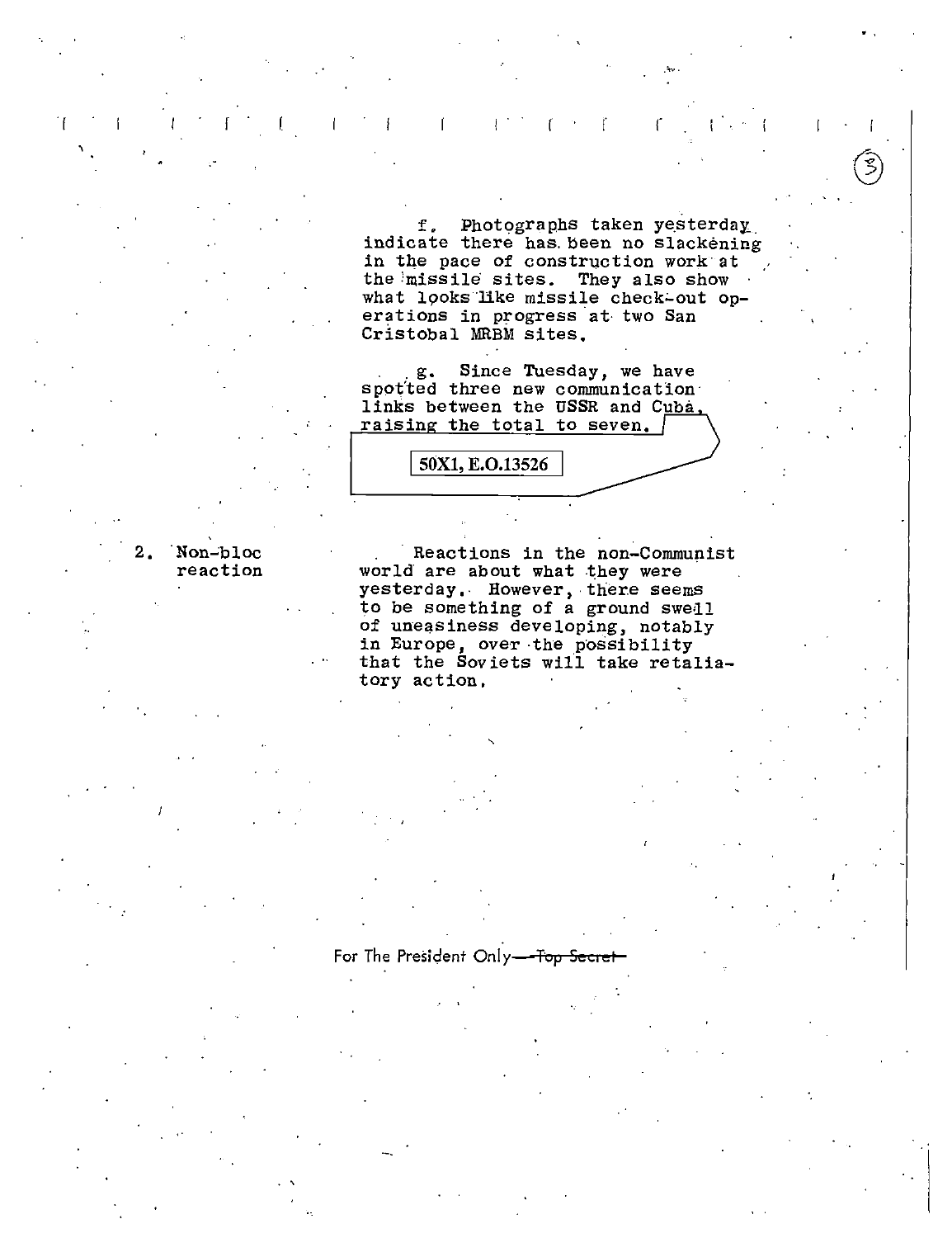Bloc support<sup>-</sup> a. Fifteen, perhaps sixteen, Soviet freighters have reversed course, This leaves five tankers and one or twodry-cargo vessels holding course for Cuba. One of these, the Belovodsk, is carrying helicopters,

.':···

 $\mathcal{L}^{(1,2)}$  .  $\mathcal{L}^{(2,1)}$  ,  $\mathcal{L}^{(1,2)}$  ,  $\mathcal{L}^{(1,1)}$  ,  $\mathcal{L}^{(2,1)}$  ,  $\mathcal{L}^{(2,1)}$ 

b. Four satellite vessels, including an· East German passenger ship, are still en route to Cuba and showing no signs of turning around.

c. Guinea and Senegal have<br>assured us they will deny landing rights to Soviet aircraft bound for. Cuba, Morocco.seems to be.coming  $around$  as well. So far so good, but it remains to be seen how well these. countries stand up to Soviet pressures,

#### 50X1, E.O.13526

4. Bloc reaction a. Scattered indications that 4. Bloc reaction a. Scattered indications that<br>some Soviet and satellite ground and air units are on an alert status keep coming in, but we observe no important abnormalities in the bloc's military posture.

> ·b. Moscow is making much of Khrushchev's·acceptance of U Thant's proposal ·for US-USSR negotiations, Peiping, however, is .grumbling that Moscow again has shown itself to be  $weak-kneed.$

| 50X1, E.O.13526 |  |
|-----------------|--|

For The President Only-Top Secret-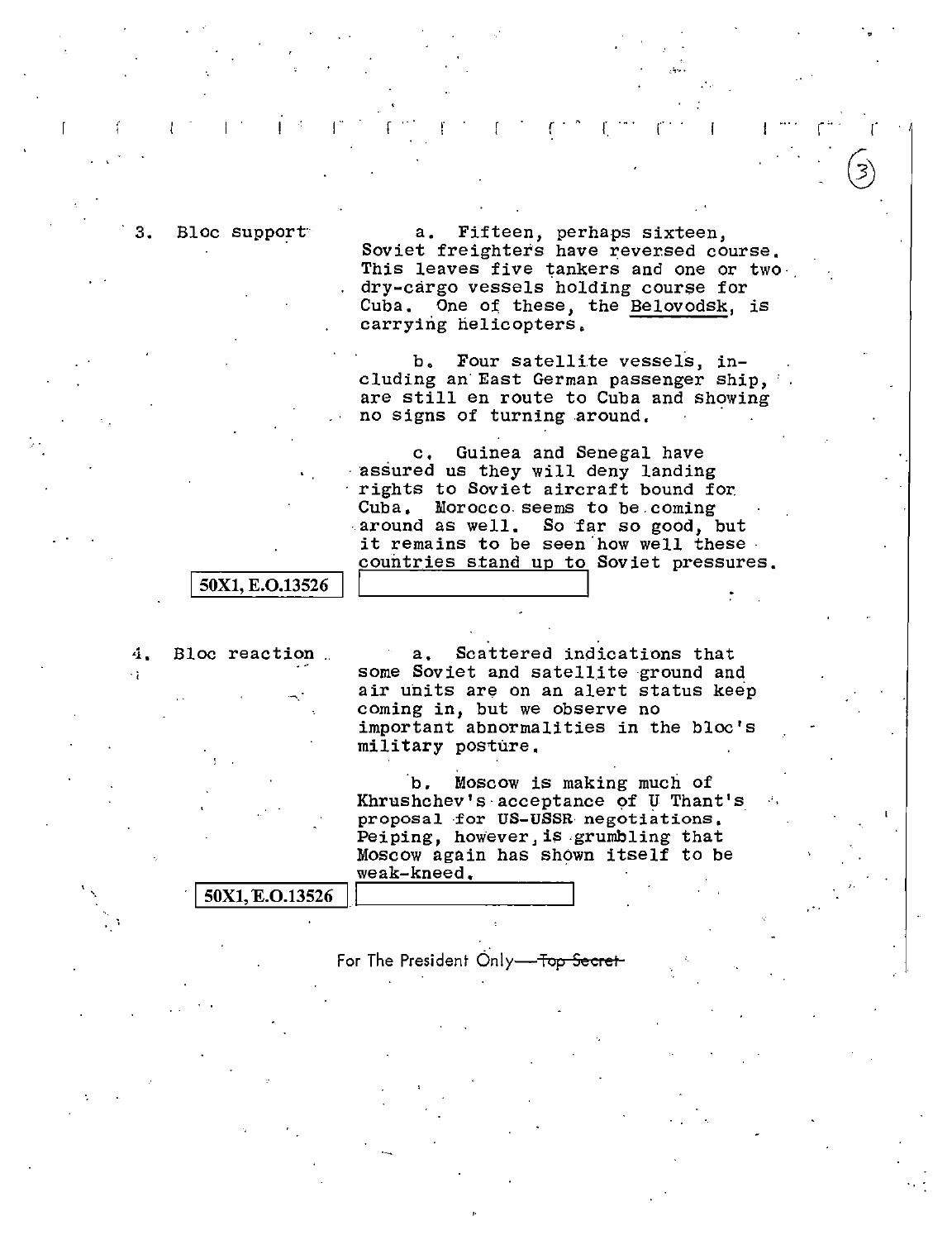**COMMUNIST CHINA-INDIA BORDER AREA**  $\mathcal{L}^{\bullet}$  . ÷.



÷t

Ł f  $\cdot$ Ł ÷ t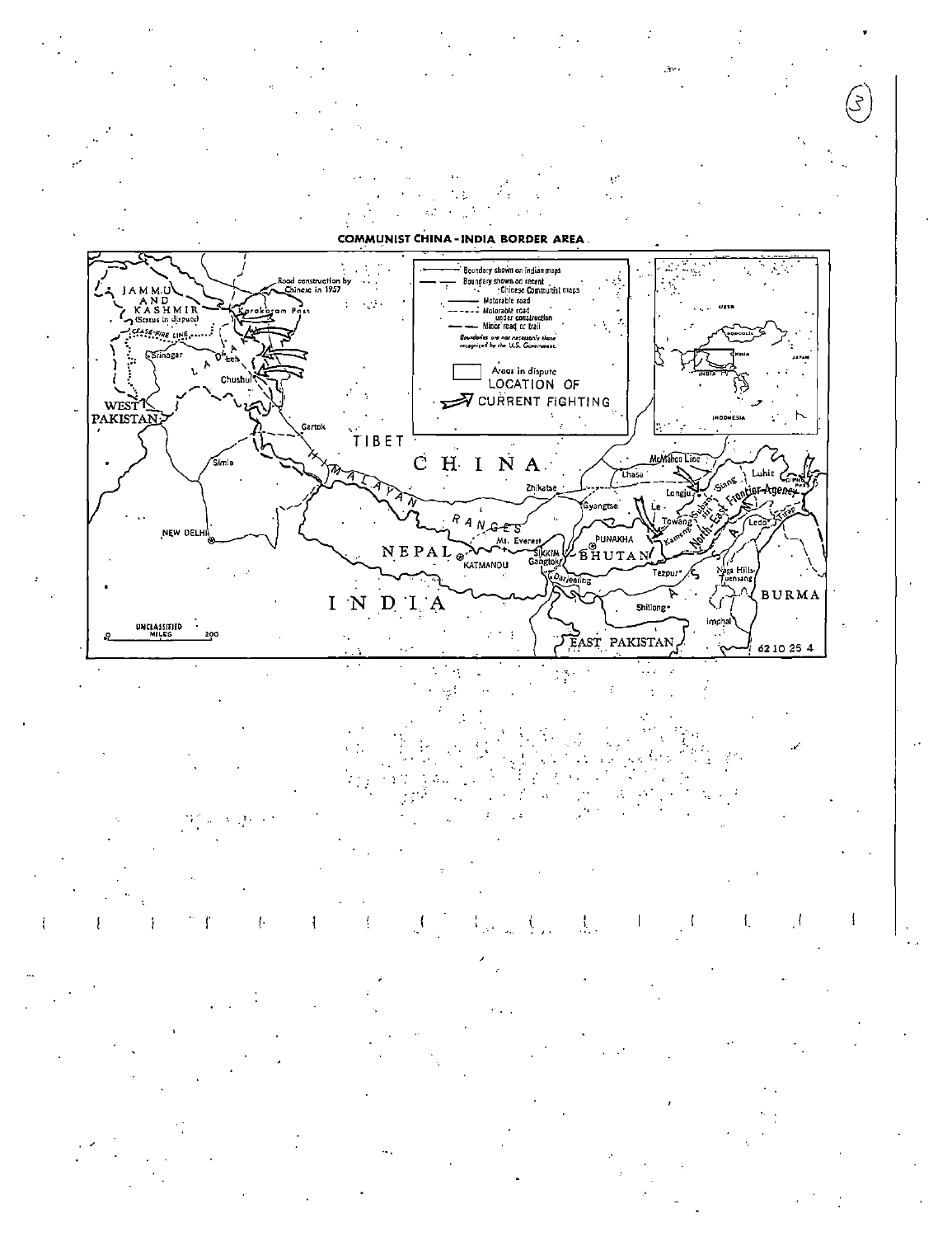$r = \epsilon$  ) , and  $\epsilon$  , i.e. ,  $\epsilon$  , and  $\epsilon$  ,  $\epsilon$  ,  $\epsilon$ 

 $\mathbf{r}$  and  $\mathbf{r}$  is the contribution of  $\mathbf{r}$ 

'

*:* 

5. India-China<sup>\*</sup>, a. The Chinese offensive rolls<br>on. The Communists have knocked ove: The Communists have knocked over -the Indian base at .Towang in the northeast sector, and are reported to<br>have made a new penetration at the extreme eastern end of the border.

> b. In Ladakh, .Chinese forces have apparently surrounded Chushul·, site of an airfield.on which Indian forces have relied for much of their supplies. In so doing, the Chinese have gone beyond the line Peiping heretofore has claimed to be the proper boundary.

c, As expected, India politely· turned down Nasir's suggestion that a group of neutrals try to work out a settlement. Peiping, on the other hand, has accepted the idea, but only on condition that negotiations are  $\overline{\text{50X1, E.O.13526}}$  conducted on its own terms.

•.

6. Laos a. Souvanna, in Hanoi since Tuesday, returned to Vientiane yesterday. He told reporters that .<br>North Vietnamese Premier Pham Van .Dong had indicated that there are no·Vietnamese·forces in Laos. He also quoted Pham as saying that any suspicions on this score ought to be cleared up by the ICC,

 $(Cont d)$ 

For The President Only-Top Secret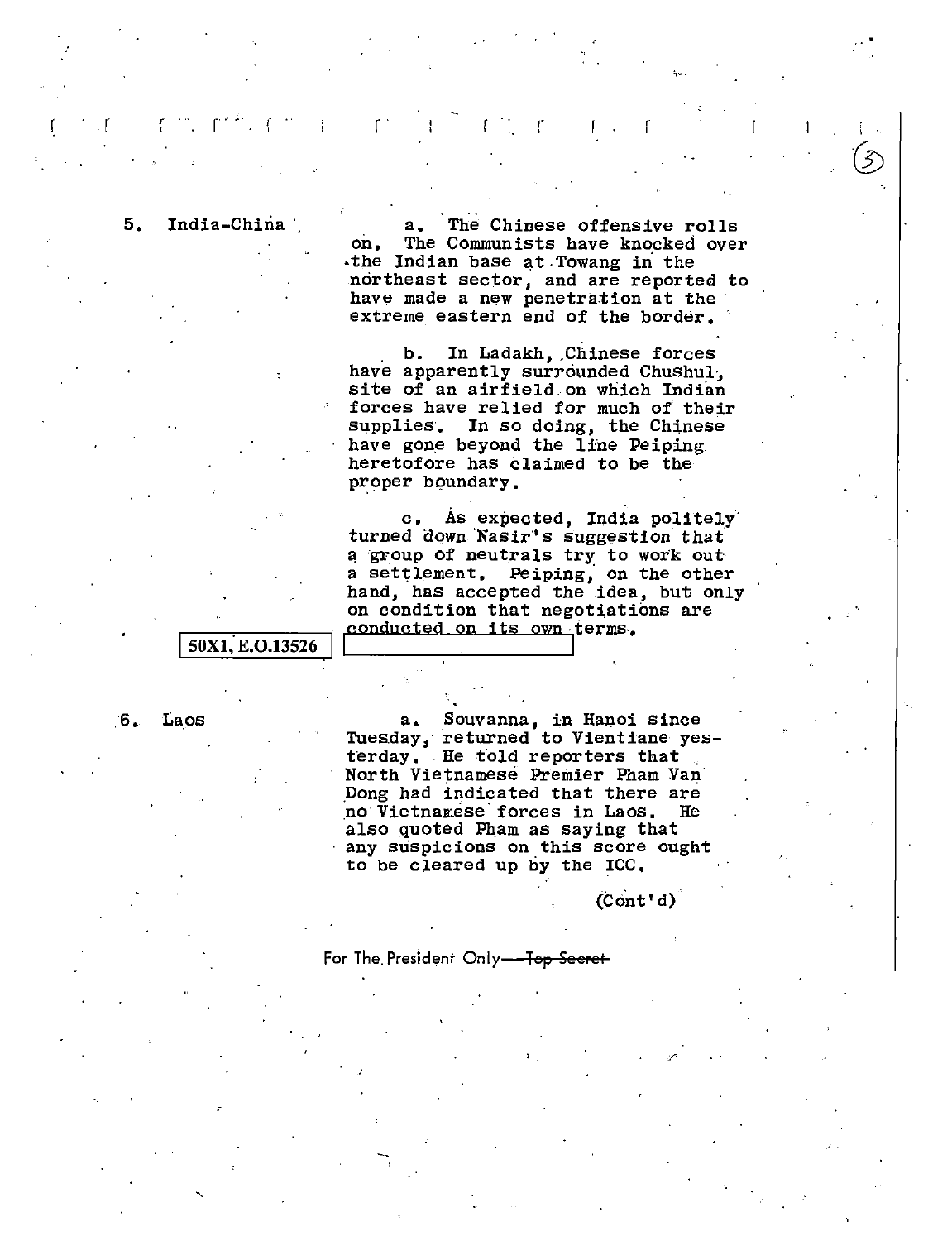b, Pham's account is a little different, His story is that he gave assurances that all Vietnamese who had been in Laos at Souvanna's request had been withdrawn. Moreover, he has again ridiculed charges that Vietnamese forces are lingering in Laos, which does not sound as though he favors any ICC investigation.

 $\bigcirc$ 

In the contract of the contract of the contract of  $\mathcal{L}_1$ 

 $r$  , respectively. The results of  $r$  is  $r$  if  $r$  if  $r$  if  $r$  if  $r$  if  $r$  if  $r$  if  $r$  . The  $r$ 

c. Meanwhile, there has been<br>no letup in Communist accusations that American military personnel are still in Laos. The latest wrinkle is that our people are beginning to take command of Meo forces in the hinterland,

7. Congo a. UN officials are sounding out the US, UK, and Canada on providing UN forces in the Congo with napalm bombs. The idea, which they say originated with Ralph Bunche, is to use napalm to burn out Katanga fighters now protected by revetments and underground hangers.

> b. Our delegation notes that the question of the US providing these bombs may well have been overtaken by events. The only US-built aircraft assigned to the UN forces, three F-86s belonging to Ethiopia, were pulled out of the Congo yesterday. Our people *i* neverthele5's, have passed the word that they are not in favor of the project.

> > (Cont'd)

For The President Only-Top Secret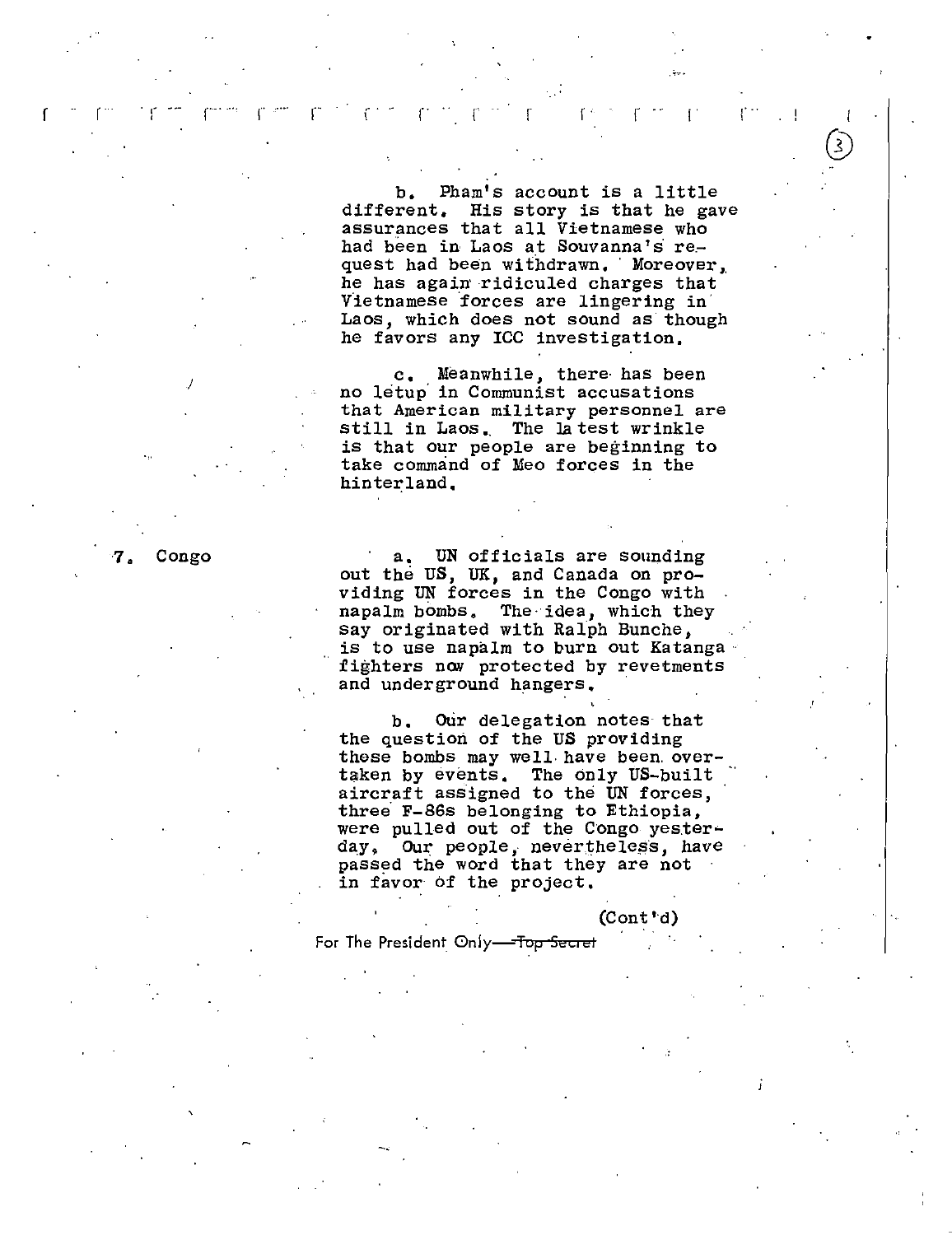, respectively. The results of the results of  $\mathbf{r}$  ,  $\mathbf{r}$  is a set of  $\mathbf{r}$ 

c. The withdrawal of the Ethiopian air contingent leaves the UN with only five operational combat planes (3 Swedish J-29 fighters, 2<br>Indian Canberras). Ambassador

Gullion comments that the day may not be far off when the Katangan air capability will exceed the UN's. It is against this backdrop that the UN has asked for napalm.

.......

 $\mathcal{S}$ 

d. Meanwhile, it looks as though Tshombé may have lost Angola as a source of military supplies.

50X1, E.O.13526

8. Yemen a. On the battlefield, revolutionary forces are steadily pressing their advantage against dissident tribesmen.

> b. Cairo, anxious to keep things moving. in its favor., has. been pressing Moscow for quick delivery of military equipment needed for the Yemen operation.

c. Moscow has responded pretty well. In the past ten days, eleven: Soviet transports have flown into Cairo, where they have remained. At least two more may be on the way. Whether or not these planes brought in military gear, they, plus seven others already on hand, give the Egyptians a substantial air lift capability should it be needed.

For The President Only<del> Top Secret (Cont'd)</del>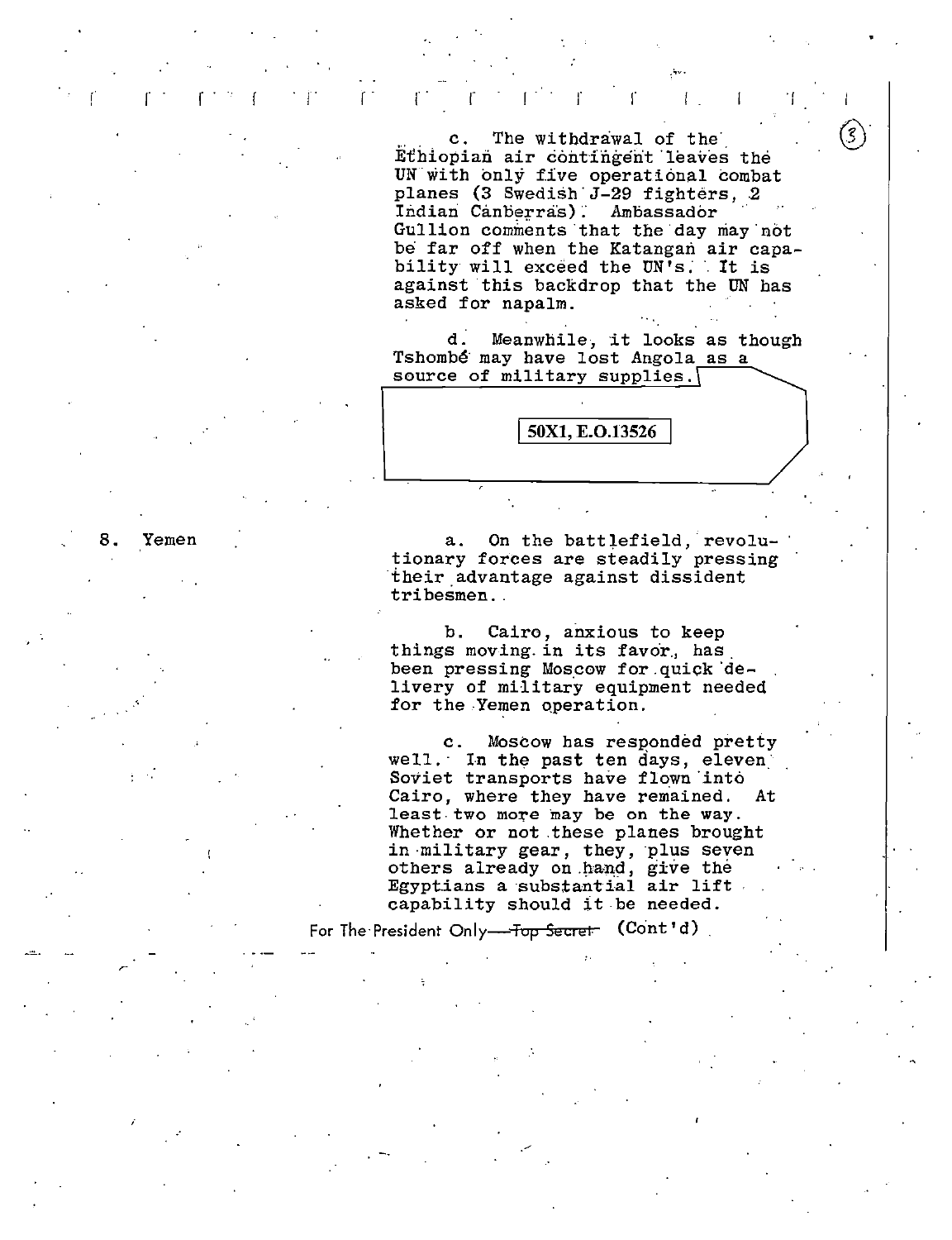d. The UAR is also trying to cement things politically.

50X1, E.O.13526

Cairo sent word to Deputy. Premier Baydani that the time had come to start working on a mutual defense pact.

The governor of Aden, stung e. by what seems to have been an accidental bombing of British territory by planes from Yemen, has recommended to London that he be given standby authority to retaliate against future incidents of this kind by bombing planes on the Sana airfield. Wedoubt he will get it, but London may feel compelled to authorize something less drastic to prevent pro-British elements in the colony from losing heart.

50X1, E.O.13526

For The President Only-᠊᠊ᠯᡂ <del>Secret</del>